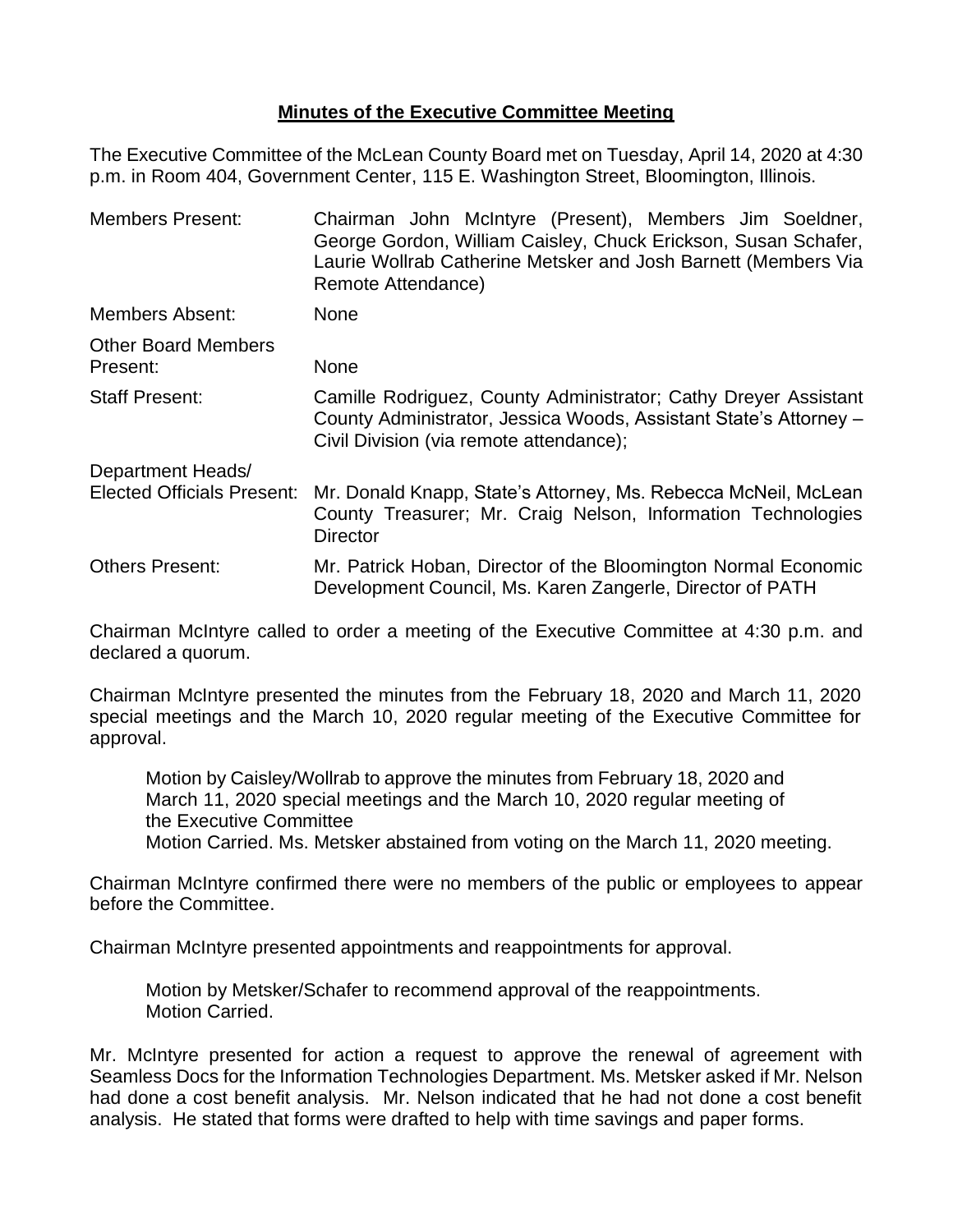Executive Committee Minutes April 14, 2020 Page **2** of **9**

> Motion by Soeldner/Barnett to recommend approval of the renewal of agreement with Seamless Docs. Motion Carried

Mr. George Gordon, Chairman of the Justice Committee presented for action a request to approve an Emergency Appropriation Ordinance Amending the McLean County Fiscal Year 2019 Combined Appropriation for Departments under the Justice Committee's purview. Mr. Caisley questioned the Metcom expenses and the matter was tabled to stand up so Staff could provide more information.

Motion by Gordon/ Soeldner to recommend approval of Emergency Appropriation Ordinance Amending the McLean County Fiscal Year 2019 Combined Appropriation for Departments under the Justice Committee's purview.

Motion was tabled to stand up on April 21, 2020.

Mr. George Gordon, Chairman of the Justice Committee presented for action a request to approve an Emergency Appropriation Ordinance Amending the McLean County Fiscal Year 2019 Combined Appropriation and Budget Ordinance for General Fund 0001, Department 0029.

Motion by Gordon/Schafer to recommend approval of Emergency Appropriation Ordinance Amending the McLean County Fiscal Year 2019 Combined Appropriation and Budget Ordinance for General Fund 0001, Department 0029. Motion Carried.

Mr. Gordon presented for action a request to approve a BJA CAT Grant Agreement with the National Center for State Courts. Mr. Caisley asked that the word Commonwealth be changed to State in XVI paragraph. Committee agreed.

Motion by Gordon/Wollrab to recommend approval of a BJA CAT Grant Agreement with the National Center for State Courts. Motion Carried.

Mr. Gordon indicated the Justice Committee had no further items for action today but would have additional items for the Board next week. Chairman McIntyre asked if there were any questions, hearing none, he thanked him.

Mr. Soeldner, Chairman of the Finance Committee presented for action a request to approve the 2019 Purchase Order Budget Ordinance and 2020 Purchase Order Budget Ordinance.

Motion by Soeldner/Caisley to recommend approval of 2019 Purchase Order Budget Ordinance and 2020 Purchase Order Budget Ordinance. Motion Carried.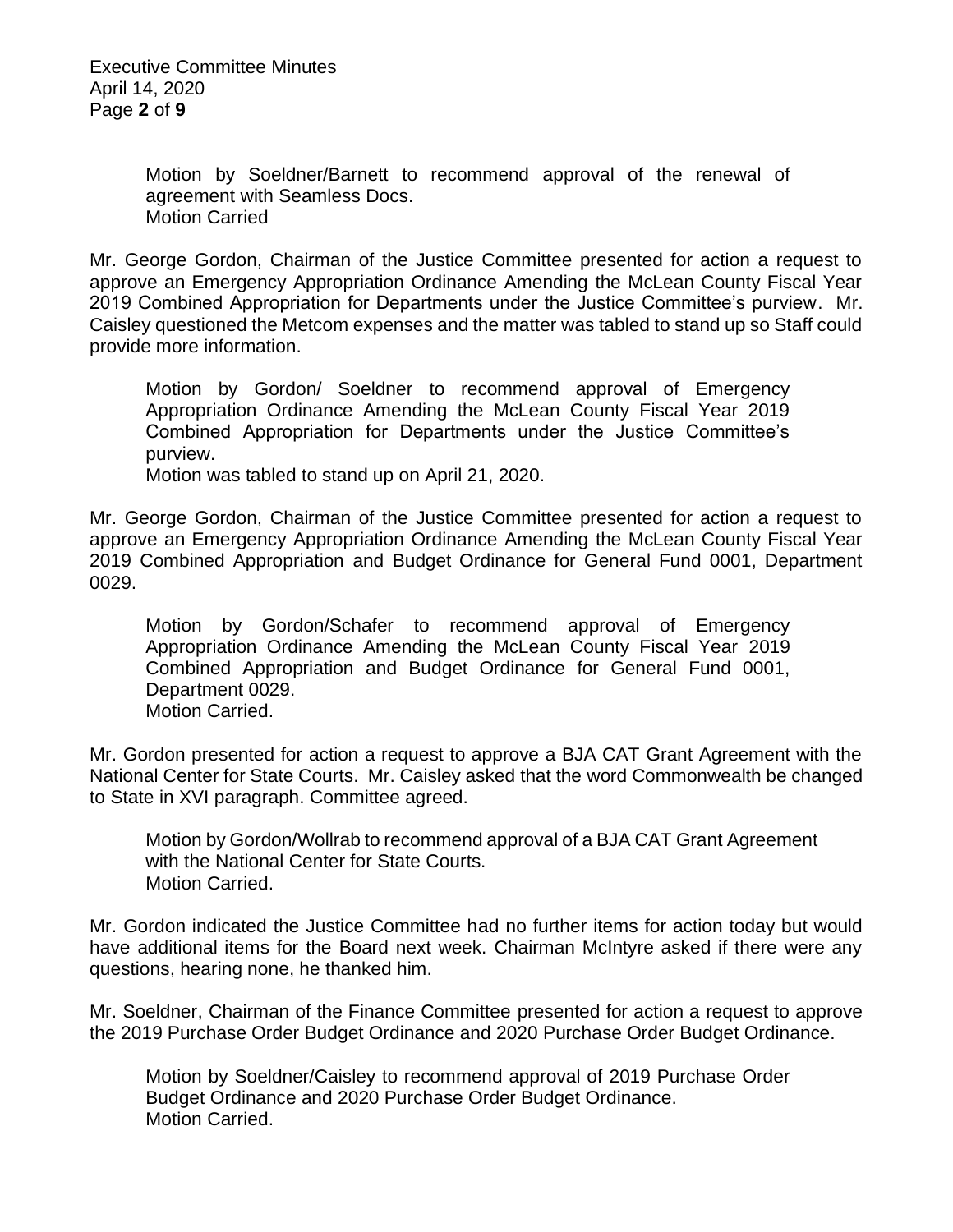Executive Committee Minutes April 14, 2020 Page **3** of **9**

Mr. Soeldner, Chairman of the Finance Committee presented for action a request to approve Emergency Appropriation Ordinance Amending the McLean County Fiscal Year 2019 Combined Annual Appropriation.

Motion by Soeldner/Metsker to recommend approval of Emergency Appropriation Ordinance Amending the McLean County Fiscal Year 2019 Combined Annual Appropriation Motion Carried.

Mr. Soeldner, Chairman of the Finance Committee presented for action a request to approve an Ordinance by the McLean County Board Amending the McLean County Code. Specifically, Chapter 108 Personnel Policies and Procedure, Article V Position Classification Plan and Pay Plan: Section 46-Overtime Payments.

Motion by Soeldner/Caisley to recommend approval of an Ordinance by the McLean County Board Amending the McLean County Code. Specifically, Chapter 108 Personnel Policies and Procedure, Article V Position Classification Plan and Pay Plan: Section 46-Overtime Payments. Motion Carried.

Mr. Soeldner, Chairman of the Finance Committee presented for action a request to approve a Resolution Postponing Delinquency Date Interest for the First Installment 2019 (Payable 2020) Property Tax Payments 51-52 Pursuant to 35 ILCS 200/21-40(C)(1)(B). Mr. Soeldner indicated Finance had discussed this thoroughly but would be happy to answer questions. Mr. Erickson stated he wanted it on the record that we would be able to extend or make changes to the September payment due date. Mr. McIntyre confirmed they could do that.

Motion by Soeldner/Barnett to recommend approval of a Resolution Postponing Delinquency Date Interest for the First Installment 2019 (Payable 2020) Property Tax Payments 51-52Pursuant to 35 ILCS 200/21-40(C)(1)(B). Motion Carried.

(14:39) Mr. Soeldner, Chairman of the Finance Committee presented for action a request to approve amendments to the McLean County Targeted Development Loan Program in response to COVID-19 impact. Ms. Schafer asked them to confirm that proposal is the last two columns of the chart with EDC recommendations at the top. Mr. Hoban confirmed. Mr. Gordon asked for clarification on proposal coming forward from the Finance Committee. Mr. Soeldner indicated the Finance Committee agreed on the EDC columns. Mr. Hoban confirmed. Mr. Barnett agreed with Mr. Soeldner in that committee endorsed two columns on the right and asked Mr. Hoban to summarize plan. (22:00) Mr. Hoban provided a summary of the program which would offer both a bridge loan and a recovery loan. Mr. Erickson asked them to confirm we changed definition of eligible businesses to included businesses such as flower shops and restaurants and not just manufacturers. Mr. Hoban confirmed that small businesses such as flower shops would be assisted, and commercial wording was to focus on businesses that were not home-based businesses. Mr. Erickson stated he supported getting these funds to small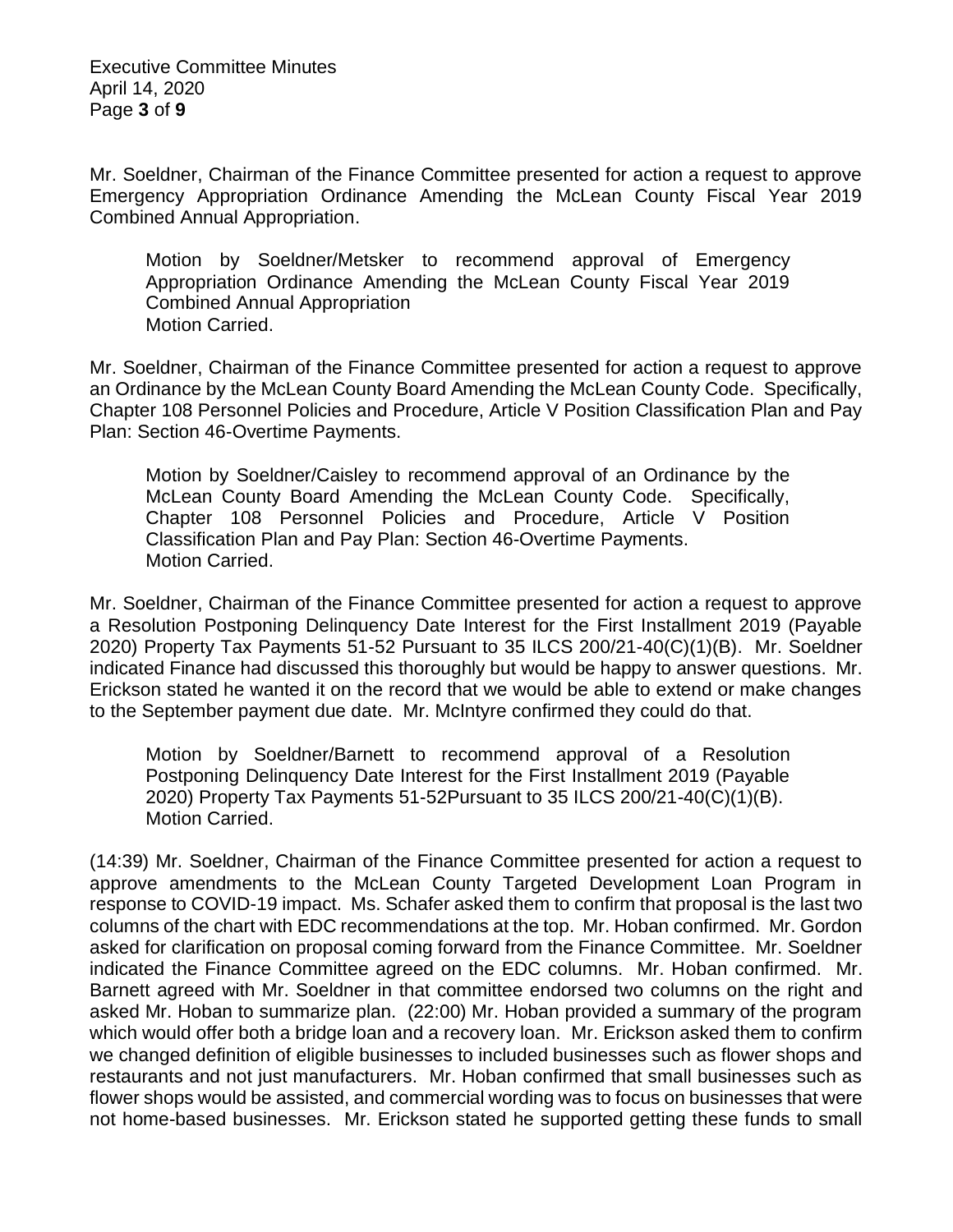Executive Committee Minutes April 14, 2020 Page **4** of **9**

businesses that are in need now. Ms. Metsker asked about case by case for rural partners and if that would include agricultural tourism. Ms. Rodriguez indicated she updated chart to try to include more of the rural businesses not in an incorporated area. Mr. Soeldner indicated Ms. Rodriguez was correct in how she changed wording so to cover small businesses.

Ms. Schafer asked about recovery guide and if that had been distributed and response. Mr. Hoban indicated they were distributing and making phone calls and it had been well received. Mr. McIntyre asked him to confirm it had been distributed to rural areas. Mr. Hoban confirmed. Ms. Wollrab asked if there is a back log in requests for federal loan programs. Mr. Hoban confirmed. Ms. Wollrab stated she did not feel this loan program should be contingent on them not getting funding through federal program as it could be a while before they get federal or state funding. She further indicated she thought Finance Committee had wanted this program to focus on the very small businesses. Mr. Hoban indicated the Committee did not want the business to have to be rejected first, so just need a letter from bank or program indicating that they are in line or trying to get other assistance. He said they are looking at businesses that have few than 50 employees which would cover very small businesses. Ms. Schafer liked idea of making this flexible so that if we find businesses need more funding in one or the other program then we could make that adjustment. Mr. Hoban confirmed. Mr. McIntyre asked him to confirm loan program percentage and Mr. Hoban confirmed we cover percentage as they have loans to cover the remaining part. Mr. Gordon asked if EDC would be tracking this program. Mr. Hoban confirmed. Mr. Gordon asked about collateral and Mr. Soeldner confirmed it was part of the program.

Mr. Erickson said Board has been trying to decide what to do with this fund for years and this is a great way to utilize and thanked Mr. Hoban for his assistance. Mr. Gordon asked about process time. Mr. Hoban indicated that previously it was 60 days, and this proposed 20 days (not businesses days). Mr. Gordon stated he agreed with getting funds to the small businesses as soon as possible. Ms. Wollrab asked them to change reports from 3 years historic to 1 year. Mr. Barnett said he would be open to changing it to 1-3 years based on time the business has been in place and give the EDC discretion on that requirement. Ms. Schafer concurred with Mr. Barnett. Mr. Soeldner reminded them that this is not a grant and we hopefully will have total funds back when this is done. Ms. Metsker stated she would like to make a motion to amend instead of having a stand up. Committee agreed. Mr. Barnett also asked that wording "at the discretion of the EDC" be added. Ms. Metsker agreed. Mr. Erickson said that many stated this is a loan program and not a grant program but felt we needed to get this out there to help and if we do not get all funds back that could be dealt with that later. Ms. Metsker thanked Mr. Hoban and his staff. Mr. McIntyre concurred.

Motion by Metsker/Erickson to Amend to Income Cash Flow and Balance Sheet requirements from 3 years to 1-3 years at the discretion of the EDC. Motion carried.

Motion by Soeldner/Barnett to recommend approval of amendments to the McLean County Targeted Development Loan Program in response to COVID-19 impact. As Amended Motion Carried.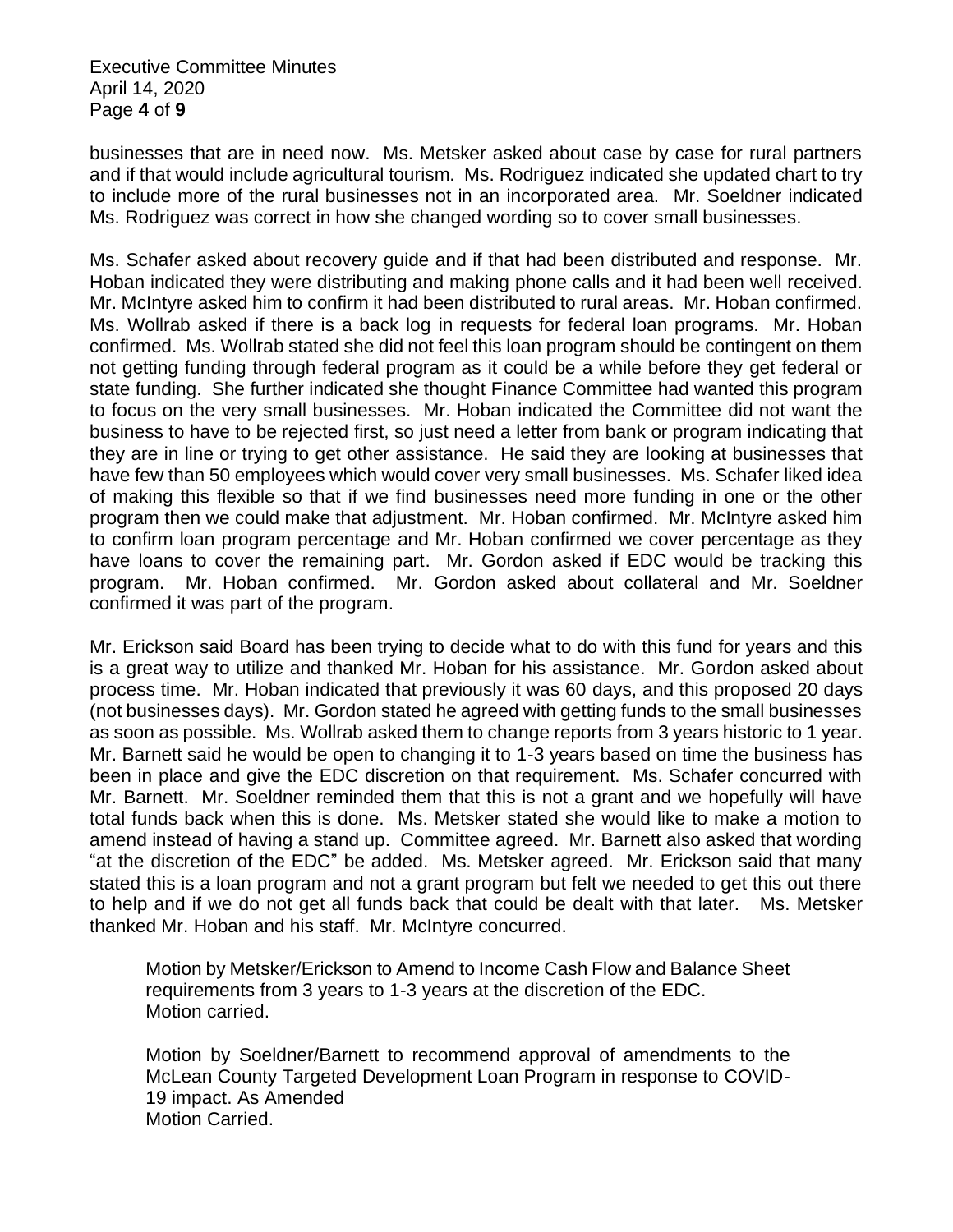Executive Committee Minutes April 14, 2020 Page **5** of **9**

Mr. Soeldner indicated they had nothing further for the Committee today but would have additional items for the Board next week. Chairman McIntyre asked if there were any questions for Mr. Soeldner, hearing none he thanked him.

Ms. Susan Schafer, Chairman of the Health Committee presented for action a request to approve an Emergency Appropriation Ordinance amending the McLean County Fiscal Year 2019 Combined Annual Appropriation for departments under the purview of the Health Committee.

Motion by Schafer/Gordon to recommend approval of an Emergency Appropriation Ordinance amending the McLean County Fiscal Year 2019 Combined Annual Appropriation for departments under the purview of the Health Committee. Motion Carried.

Ms. Schafer indicated they had nothing further for action today or for the Board next week. Chairman McIntyre asked if there were any questions, hearing none, he thanked her.

Mr. Chuck Erickson, Chairman of the Land Use and Development Committee indicated they had no items for today nor for the Board next week. Chairman McIntyre asked if the Committee had any questions, hearing none, he thanked him.

Mr. William Caisley, Chairman of the Transportation Committee presented for action a request to approve the Illinois Department of Transportation (IDOT) FY 2021 Section 5311 Formula Application for Rural Areas Operating Assistance; the IDOT FY 2021 Downstate Operating Assistance Program (DOAP) Application for Rural Areas; the Purchase of Service Agreement between McLean County and SHOW BUS for Rural Public Transportation in FY 2021; and the revised Vehicle Lease Agreement between McLean County and SHOW BUS. He indicated these are all for Show Bus and are annual documents that have not changed from the previous year.

Motion by Caisley/Gordon to recommend approval of Illinois Department of Transportation (IDOT) FY 2021 Section 5311 Formula Application for Rural Areas Operating Assistance; the IDOT FY 2021 Downstate Operating Assistance Program (DOAP) Application for Rural Areas; the Purchase of Service Agreement between McLean County and SHOW BUS for Rural Public Transportation in FY 2021; and the revised Vehicle Lease Agreement between McLean County and SHOW BUS. Motion Carried.

Mr. Caisley presented for action a request to approve an Emergency Appropriation Ordinance – McLean County Highway Fund 0120.

Motion by Caisley/Wollrab to recommend approval of an Emergency Appropriation Ordinance – McLean County Highway Fund 0120 for bike trail improvement and road work on roads utilized for windfarms. Motion Carried.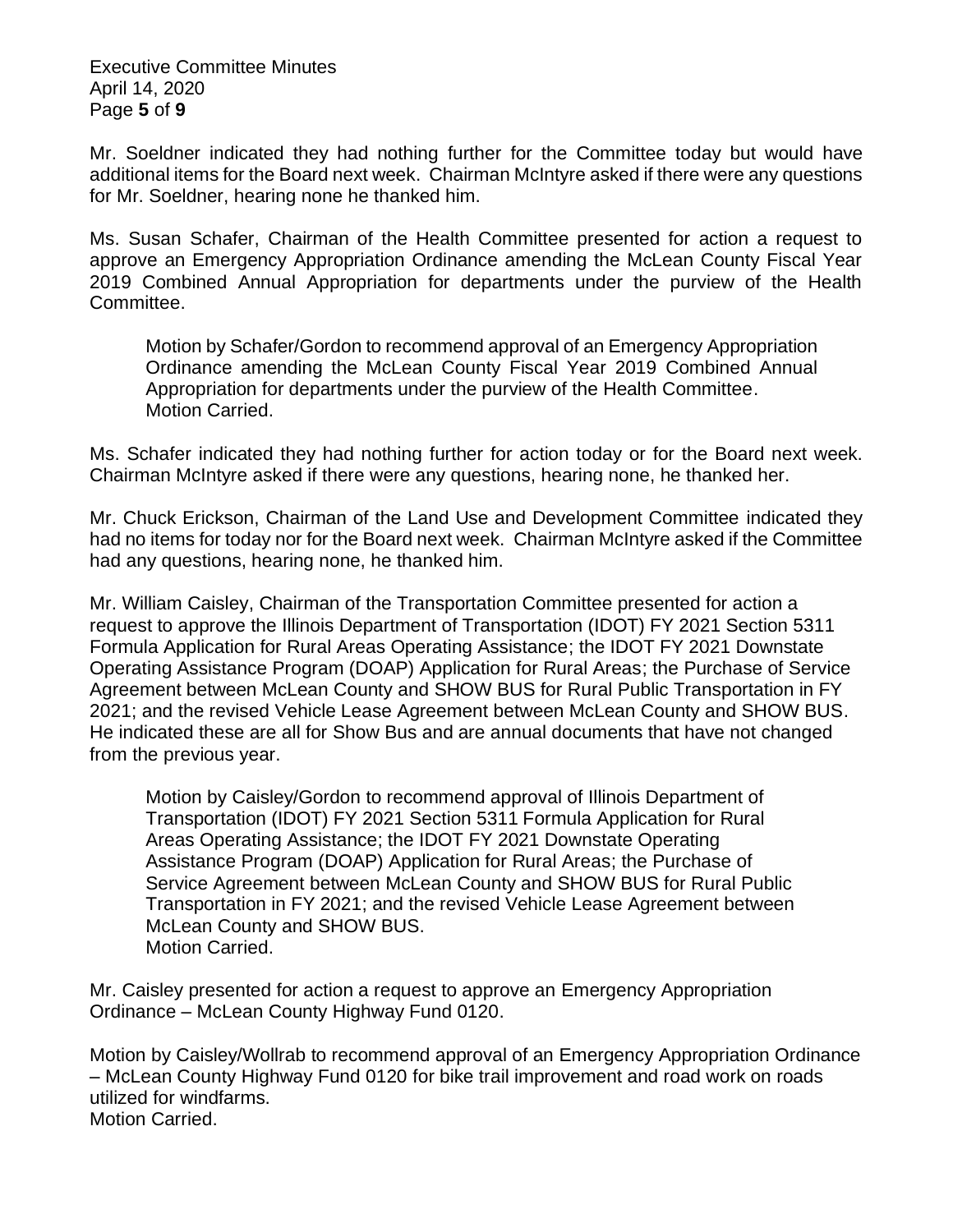Executive Committee Minutes April 14, 2020 Page **6** of **9**

Mr. Caisley indicated they had nothing further for the Committee today but would have items for the Board next week. Chairman McIntyre asked if there were any questions, hearing none, he thanked him.

Mr. Josh Barnett, Chairman of the Property Committee indicated he had no action items for the Committee or for the Board next week. Chairman McIntyre asked if there were any questions; hearing none, he thanked him.

Ms. Camille Rodriguez, County Administrator presented for action a request to approve an Emergency Appropriation Ordinance Amending the McLean County Fiscal Year 2019 Combined Annual Appropriation for departments under the purview of the Executive Committee. Ms. Schafer asked about the software license agreement funds. Ms. Rodriguez indicated they did not need to utilize funding for electronic medical record system in jail medical and so moved to staffing that had been incorrectly budgeted.

Motion by Soeldner/Schafer to recommend approval of an Emergency Appropriation Ordinance Amending the McLean County Fiscal Year 2019 Combined Annual Appropriation for departments under the purview of the Executive Committee. Motion Carried.

Ms. Rodriguez presented the general employment activity report. Chairman asked if there were any questions, hearing none he thanked her.

Chairman McIntyre presented for approval bills in the amount of \$1,825.11 for Regional Planning

## PAGE 1 OF 2 **MCLEAN COUNTY BOARD COMMITTEE REPORT**

AS OF 3/30/2020 **EXPENDITURE SUMMARY BY FUND** 

**Regional Planning** 

| <b>FUND</b> | <b>FUND TITLE</b> | <b>PENDING TOTAL</b> | <b>PREPAID TOTAL</b> | <b>FUND TOTAL</b> |
|-------------|-------------------|----------------------|----------------------|-------------------|
| 0010        | Regional Planning |                      | \$1,825.11           | \$1,825.11        |
|             |                   |                      | \$1,825.11           | \$1,825.11        |

Toto Mint COMMITTEE CHAIRMA

Motion by Barnett/Gordon to approve payment of the general fund, shared sales tax, veterans and vending machine account invoices. Motion Carried.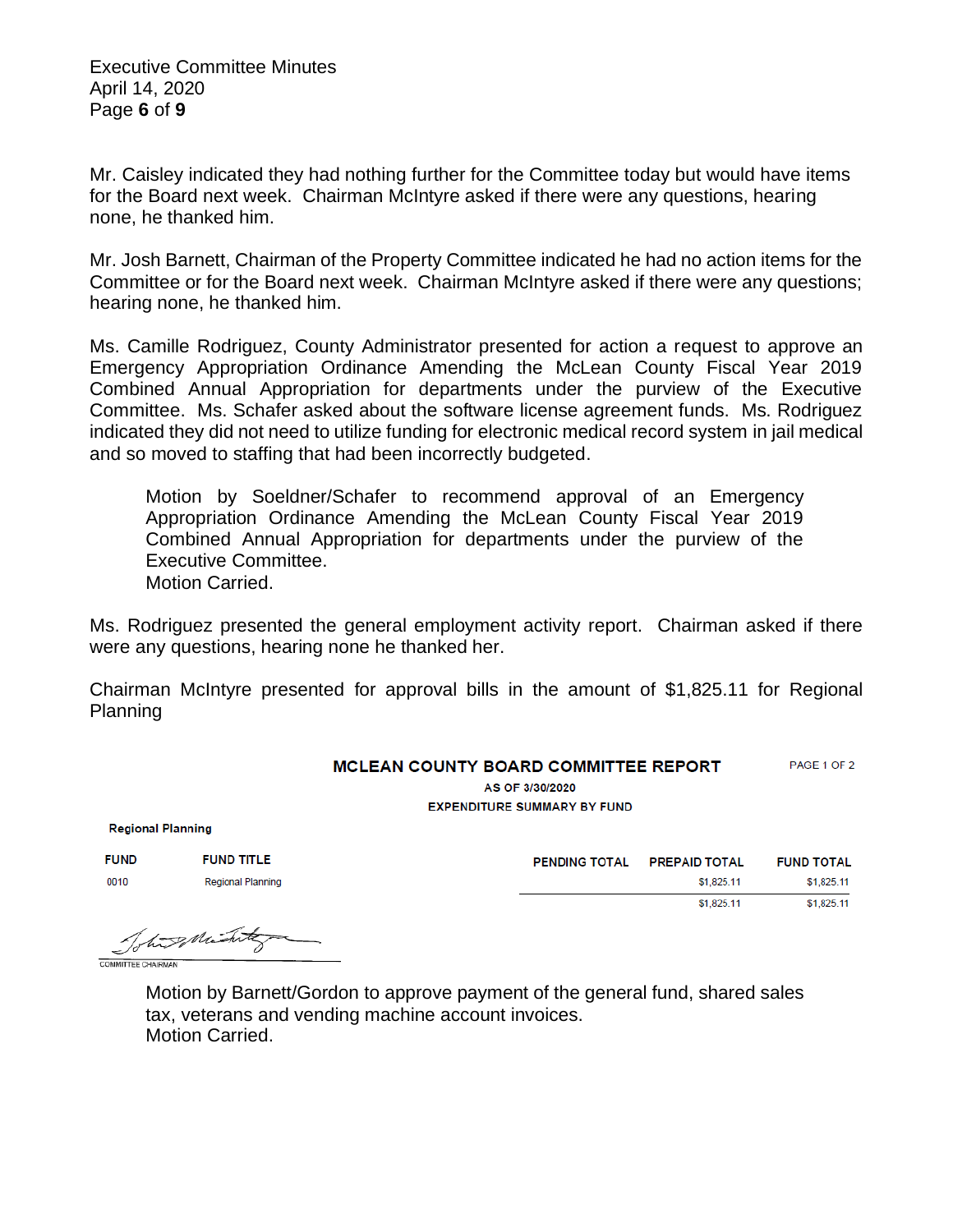Executive Committee Minutes April 14, 2020 Page **7** of **9**

Chairman McIntyre presented for approval bills in the amount of \$209,073.18 for the general fund, shared sales tax, veterans and waste management account.

## **MCLEAN COUNTY BOARD COMMITTEE REPORT** PAGE 1 OF 6

AS OF 3/30/2020 **EXPENDITURE SUMMARY BY FUND** 

| <b>FUND</b> | <b>FUND TITLE</b>                      | <b>PENDING TOTAL</b> | <b>PREPAID TOTAL</b> | <b>FUND TOTAL</b> |
|-------------|----------------------------------------|----------------------|----------------------|-------------------|
| 0001        | <b>GENERAL FUND</b>                    |                      | \$171,522.67         | \$171,522.67      |
| 0007        | <b>Shared Sales Tax/Municipalities</b> |                      | \$4,299.28           | \$4,299.28        |
| 0136        | <b>VETERANS ASSISTANCE COMM.</b>       |                      | \$2,128.23           | \$2,128.23        |
| 0159        | WASTE MANAGEMENT FUND                  |                      | \$31,123.00          | \$31,123.00       |
|             |                                        |                      | \$209,073.18         | \$209,073.18      |

Tohing Michi D COMMITTEE CHAIRMAN

**Executive Committee** 

Motion by Wollrab/Caisley to approve payment of the general fund, shared sales tax, veterans and vending machine account invoices. Motion Carried.

Under Other Business (1:02:40) Chairman McIntyre provided an update to the Executive Committee of the history of events since the signing of a County declaration of emergency on March 20th. He went over Emergency Operations Center, policy group and Joint Information Center including who those groups entailed and general information they discuss each week. He also discussed Emergency Management Association and conferences where needs and plans are discussed. He indicated Health Department does press conferences and Facebook live updates. He went over meetings he had been taking part in to assist staff while they worked on human resource and operations matters. He also indicated he had been making calls to state and federal representatives about assistance. He stated many schools and churches and the United Way are working with Regional Office of Education to assist with delivery of food for those who qualify for free and reduce meals.

Mr. McIntyre indicated that he had asked Ms. Karen Zangerle to attend to discuss alternate housing for homeless and other housing assistance options but first provided some data to the Committee. He stated that at the end of January there were 27 homeless and at this time it has been reported by Path that there is less than 10. Mr. McIntyre indicated that shelters have taken homeless in, some have taken individuals to testing site and so at this time there is not an issue with lack of beds or anyone testing positive. He indicated that three alternate sites already in place including one hotel site for isolation, another hotel site for quarantine and third school site which would be set up for isolation if we need, but we have not needed to use those at this time. He also reported that jail has capacity for over 400 and has 150 inmates so room for isolation of inmate should the need arise. He said McLean County Nursing Home has taken precautions and has no current cases and there are no medical problems at our JDC either. He also stated he made calls and there is not a consistent need for housing. He said there have not been problems with rent and there are federal programs in place but cautioned we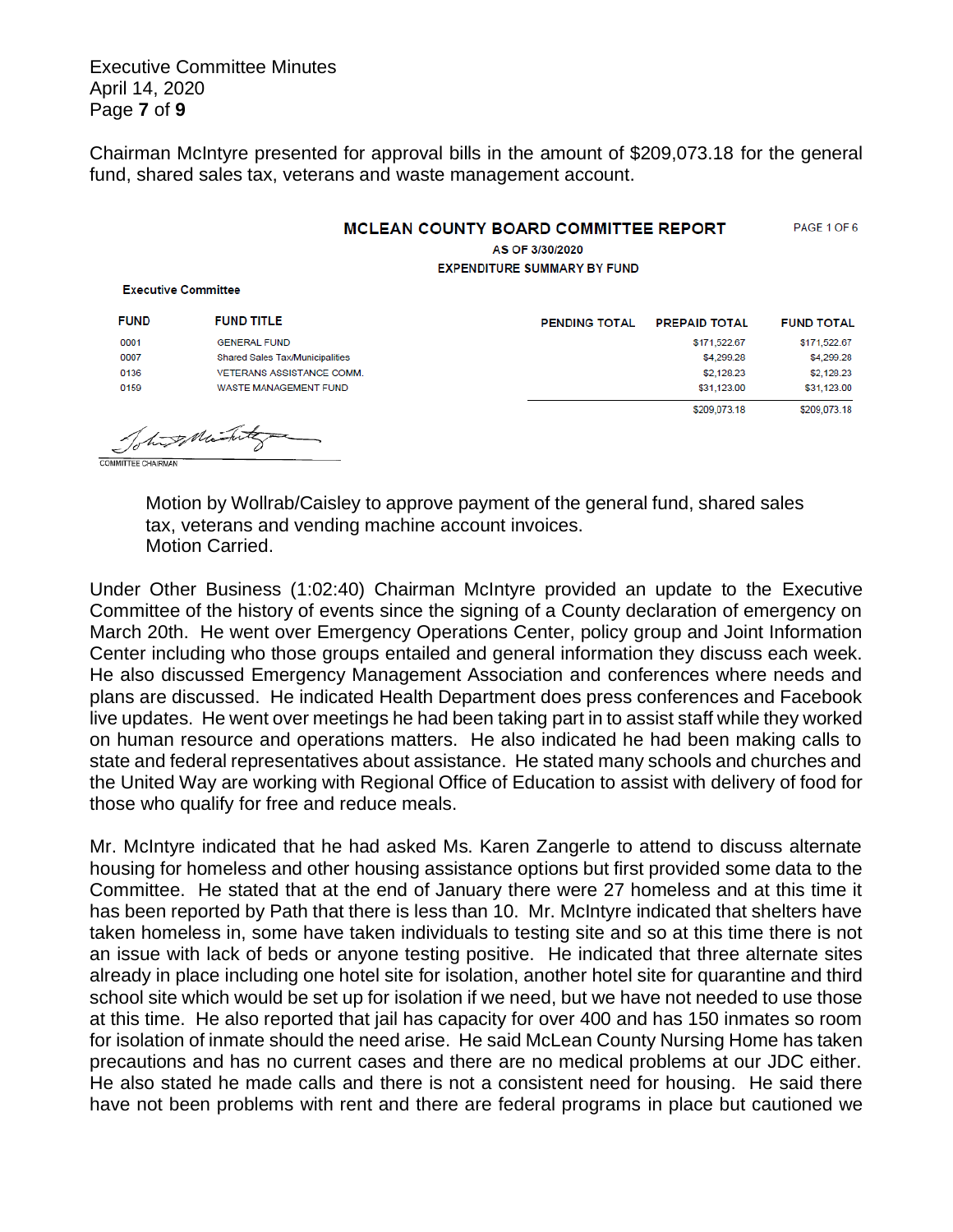Executive Committee Minutes April 14, 2020 Page **8** of **9**

might have issues at the end of the month. He stated that face to face services had been changed for social services. Mr. McIntyre also went over chart with HUD funding.

1:26:20 Mr. McIntyre asked Ms. Karen Zangerle to speak to need for rental and housing assistance and calls they have received. She indicated the County has about 175 homeless that they do have beds in the county for them and several funding sources (7 local funding sources) to place them in hotels. She indicated there is federal funding to transport, give them a place to stay and feed them until they can get into a shelter. She indicated the shelters are doing well putting in place preventative measures. Ms. Zangerle said there are about 10 homeless on a wait list for permanent housing. She indicated they get funding from HUD, which is federal funding, they get state funding and get some funds from City of Bloomington and Town of Normal to assist with homelessness. She indicated they have not had to come to the County for funding for homeless but did come to County for assistance with mental health needs which is being used to help with underlying causes of homeless. She indicated calls have come in for assistance with rent money. She indicated that group received federal PATH money to assist with rent and they are working with group to determine the best ways to disburse funds and save individuals from homelessness.

Mr. Soeldner asked if she was putting this information out to the public as he gets calls about a need for assistance with housing. Ms. Zangerle indicated they do not usually talk to the public about these things but could work to get this information out. Ms. Wollrab indicated that she was also getting emails and calls about helping people and those individuals talk about a large need, but what she is hearing is that we have system in place, and we are assisting those individuals. Ms. Zangerle indicated they work with HUD and other organizations to know the numbers in need. She indicated people do not realize we have less than 200 homeless in our community as they see and hear of large numbers in cities such as LA and Seattle and think we must have the same numbers here but that is not the case. Ms. Wollrab asked if the 10 still homeless are ones that do not want assistance. Ms. Zangerle indicted some are sexual predators, some banned from shelters for past violence or drugs being brought into the shelter but there is one individual that does refuse assistance, but they are working to get those 10 into permanent housing.

(1:35:55) Mr. McIntyre asked if we would see more need for rent assistance at the end of the month from those who have lost jobs. Ms. Zangerle clarified there is difference between homeless and prevention of homeless. She indicated federal funding is coming down to assist with those who need assistance with rent and mortgages and that funding should help them assist a number of individuals. Ms. Schafer asked a question about grant funding. Ms. Zangerle confirmed they are writing EFC grants to get funding so will see funding coming to Bloomington and Normal. Ms. Schafer asked about calls for assistance to pay mortgages. Ms. Zangerle indicated those who have spent their life in poverty know where to go for help, but this situation has created a new population who has never been reliant on outside help, so we are working on ways to get information to that sector. She indicated it is hard as they have no marketing budget for social services but hoping to get information out through the media.

Mr. Erickson went over foreclosure law, and how he has assured individuals that there is more time and they should not worry about missing one payment. He also indicated that they can't